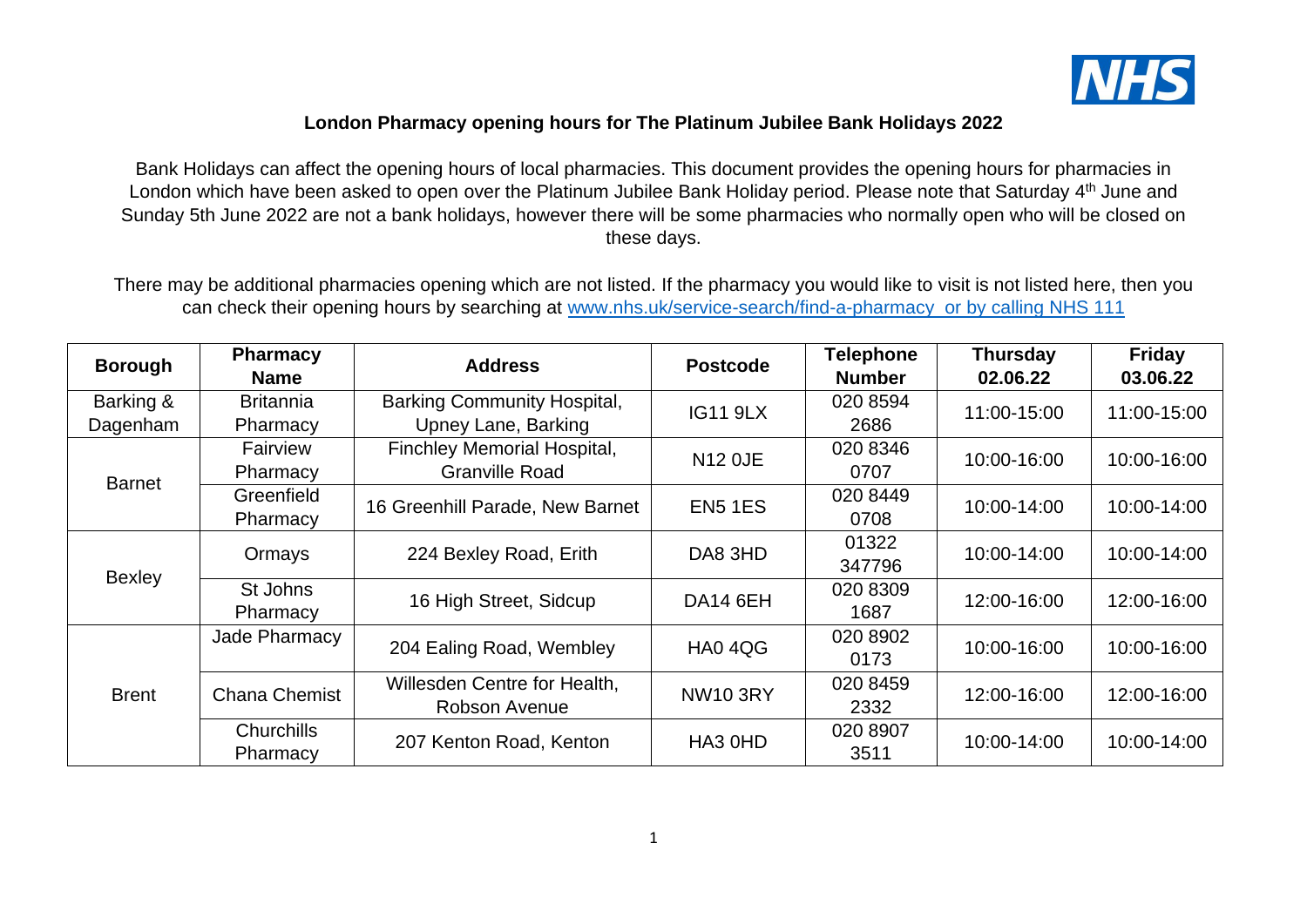

|                | Gimmack<br>Chemist                                                                                                | 177 Cricklewood Broadway,<br>London | <b>NW2 3HT</b>      | 020 8452<br>4702 | 10:00-14:00     | 10:00-14:00   |  |  |
|----------------|-------------------------------------------------------------------------------------------------------------------|-------------------------------------|---------------------|------------------|-----------------|---------------|--|--|
| <b>Borough</b> | <b>Pharmacy</b>                                                                                                   | <b>Address</b>                      | <b>Postcode</b>     | <b>Telephone</b> | <b>Thursday</b> | <b>Friday</b> |  |  |
|                | <b>Name</b>                                                                                                       |                                     |                     | <b>Number</b>    | 02.06.22        | 03.06.22      |  |  |
|                | Petts Wood                                                                                                        | 83 Queensway, Petts Wood,           | BR5 1DQ             | 01689            | 10:00-18:00     | 10:00-18:00   |  |  |
| <b>Bromley</b> | Pharmacy                                                                                                          | Orpington                           |                     | 898580           |                 |               |  |  |
|                | Boots the                                                                                                         | 182 High Street, Beckenham          | BR3 1EW             | 020 8650         | 11:00-17:00     | 11:00-17:00   |  |  |
|                | Chemist                                                                                                           |                                     |                     | 0640             |                 |               |  |  |
|                | Grafton                                                                                                           | 132/132 A Tottenham Crt Rd          | W1T 5AZ             | 020 7383         | 10:00-14:00     | 10:00-14:00   |  |  |
|                | Pharmacy                                                                                                          |                                     |                     | 4233             |                 |               |  |  |
| Camden         | Hampstead                                                                                                         | 35 South End Road, London           | NW3 2PY             | 020 7435         | 10:00-14:00     | 10:00-14:00   |  |  |
|                | Heath                                                                                                             |                                     |                     | 7075             |                 |               |  |  |
|                | Pharmacy                                                                                                          |                                     |                     |                  |                 |               |  |  |
| City of        | There are no pharmacies opening as part of the rota open, however there are pharmacies open in the surrounding    |                                     |                     |                  |                 |               |  |  |
| London         | boroughs and there may also be pharmacies opening who are not part of the commissioned rota. These can be checked |                                     |                     |                  |                 |               |  |  |
|                |                                                                                                                   |                                     | at www.nhs.uk       |                  |                 |               |  |  |
|                | Mayday                                                                                                            | 514 London Road, Thornton           |                     | 020 8689         |                 |               |  |  |
|                | Community                                                                                                         | Heath                               | CR7 7HQ             | 9345             | 09:00-22:00     | 09:00-22:00   |  |  |
|                | Pharmacy                                                                                                          |                                     |                     | 020 8668         |                 |               |  |  |
| Croydon        | <b>Foxley Lane</b><br>Pharmacy                                                                                    | 32 Foxley Lane, Purley              | CR8 3EE             | 6891             | 10:00-14:00     | 10:00-14:00   |  |  |
|                | Dougans                                                                                                           | 114 Headley Drive, New              |                     | 01689            |                 |               |  |  |
|                | Chemist                                                                                                           | Addington, Croydon                  | CR <sub>0</sub> 0QF | 841251           | 10:00-14:00     | 10:00-14:00   |  |  |
|                | Larchwood                                                                                                         | 215 Lower Addiscombe Rd,            |                     | 020 8654         |                 |               |  |  |
|                | Pharmacy                                                                                                          | Croydon                             | CR0 6RB             | 1149             | 10:00-14:00     | 10:00-14:00   |  |  |
|                |                                                                                                                   |                                     |                     | 020 8992         |                 |               |  |  |
|                | <b>Jallas Chemist</b>                                                                                             | 313 Horn Lane, Acton                | <b>W3 0BU</b>       | 6558             | 10:00-14:00     | 10:00-14:00   |  |  |
| Ealing         | Remedy                                                                                                            |                                     | <b>W7 1LJ</b>       | 020 8567         |                 |               |  |  |
|                | Chemist                                                                                                           | 83 Greenford Avenue, Hanwell        |                     | 2032             | 10:00-14:00     | 10:00-14:00   |  |  |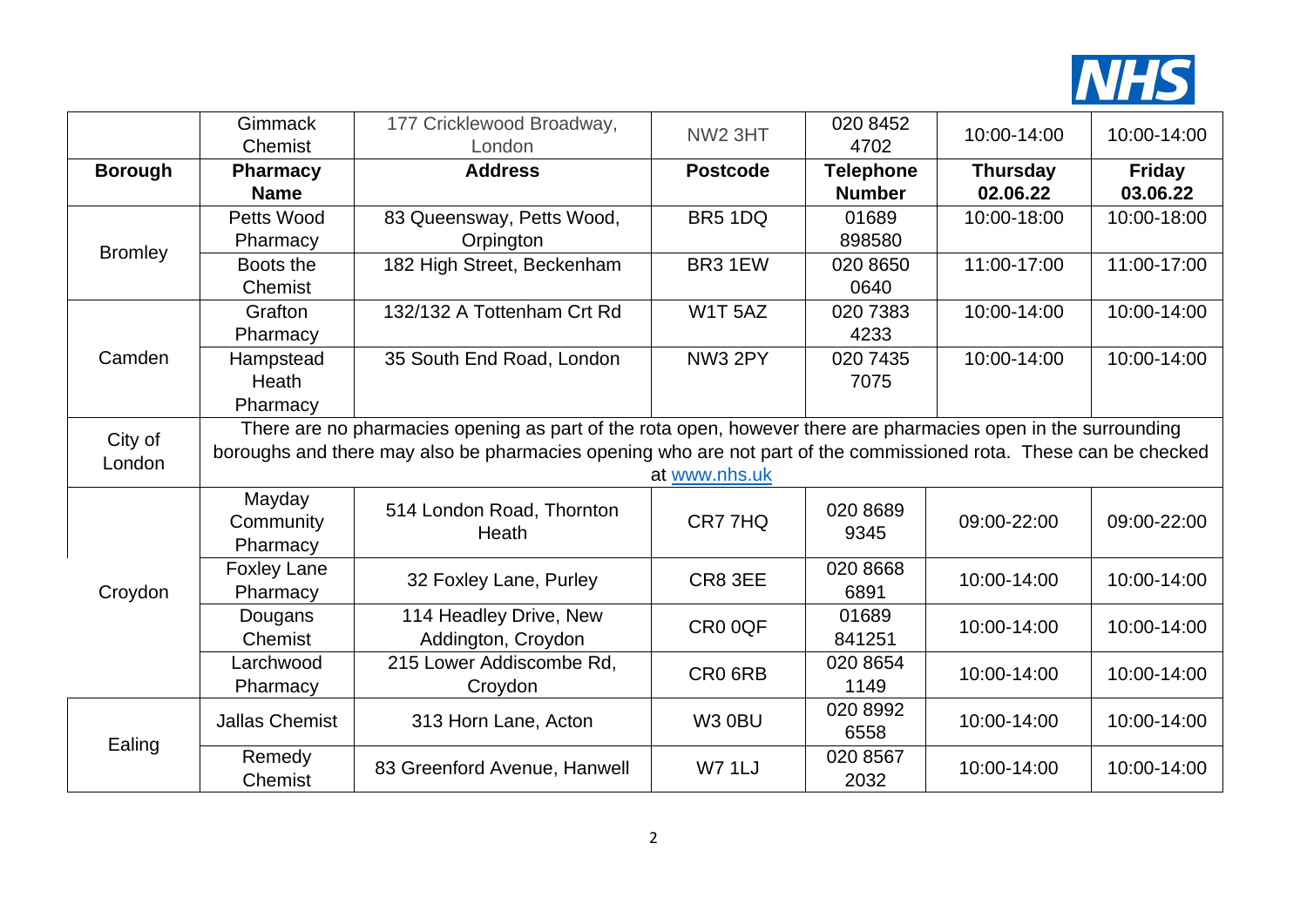

| <b>Borough</b>     | <b>Pharmacy</b>      | <b>Address</b>                | <b>Postcode</b> | <b>Telephone</b> | <b>Thursday</b> | <b>Friday</b> |
|--------------------|----------------------|-------------------------------|-----------------|------------------|-----------------|---------------|
|                    | <b>Name</b>          |                               |                 | <b>Number</b>    | 02.06.22        | 03.06.22      |
|                    | <b>Elgon Chemist</b> | 291 High Street, Ponders End, | EN3 4DN         | 020 8805         | 10:00-16:00     | 10:00-16:00   |
|                    |                      | Enfield                       |                 | 5298             |                 |               |
|                    | Healthfare           | 9 Coleman Parade, Southbury   | EN11YY          | 020 8367         | 10:00-14:00     | 10:00-14:00   |
| Enfield            | Pharmacy             | Road, Enfield                 |                 | 5456             |                 |               |
|                    | <b>Bees</b>          |                               |                 | 020 8807         |                 |               |
|                    | Dispensing           | 172 Fore Street, Edmonton     | <b>N18 2JB</b>  | 3228             | 10:00-14:00     | 10:00-14:00   |
|                    | Chemist              |                               |                 |                  |                 |               |
| Greenwich          | <b>Dickinson</b>     | 130 Westmount Road, Eltham    | SE91UT          | 020 8850         | 10:00-14:00     | 10:00-14:00   |
|                    | Chemist              |                               |                 | 1350             |                 |               |
|                    | P.E.Logan            | 209 Trafalgar Road, Greenwich | <b>SE10 9EQ</b> | 020 8858         | 10:00-14:00     | 10:00-14:00   |
|                    |                      |                               |                 | 1073             |                 |               |
| Hackney            | <b>Bees Chemist</b>  | 261 Wick Road, Hackney        | <b>E95DG</b>    | 020 8985         | 10:00-14:00     | 10:00-14:00   |
|                    |                      |                               |                 | 5265             |                 |               |
|                    | Dev's Chemist        | 103a Dalston Lane, Dalston    | <b>E8 1NH</b>   | 020 7249         | 10:00-14:00     | 10:00-14:00   |
|                    |                      |                               |                 | 8060             |                 |               |
| <b>Hammersmith</b> | Marcus Jones         | 96 Old Oak Common Lane, East  | <b>W37DA</b>    | 020 8743         | 10:00-14:00     | 10:00-14:00   |
| & Fulham           | Pharmacy             | Acton                         |                 | 3674             |                 |               |
|                    | Fulham               | 608 Fulham Road, Fulham       | SW6 5RP         | 020 7736         | 10:00-14:00     | 10:00-14:00   |
|                    | Pharmacy             |                               |                 | 4126             |                 |               |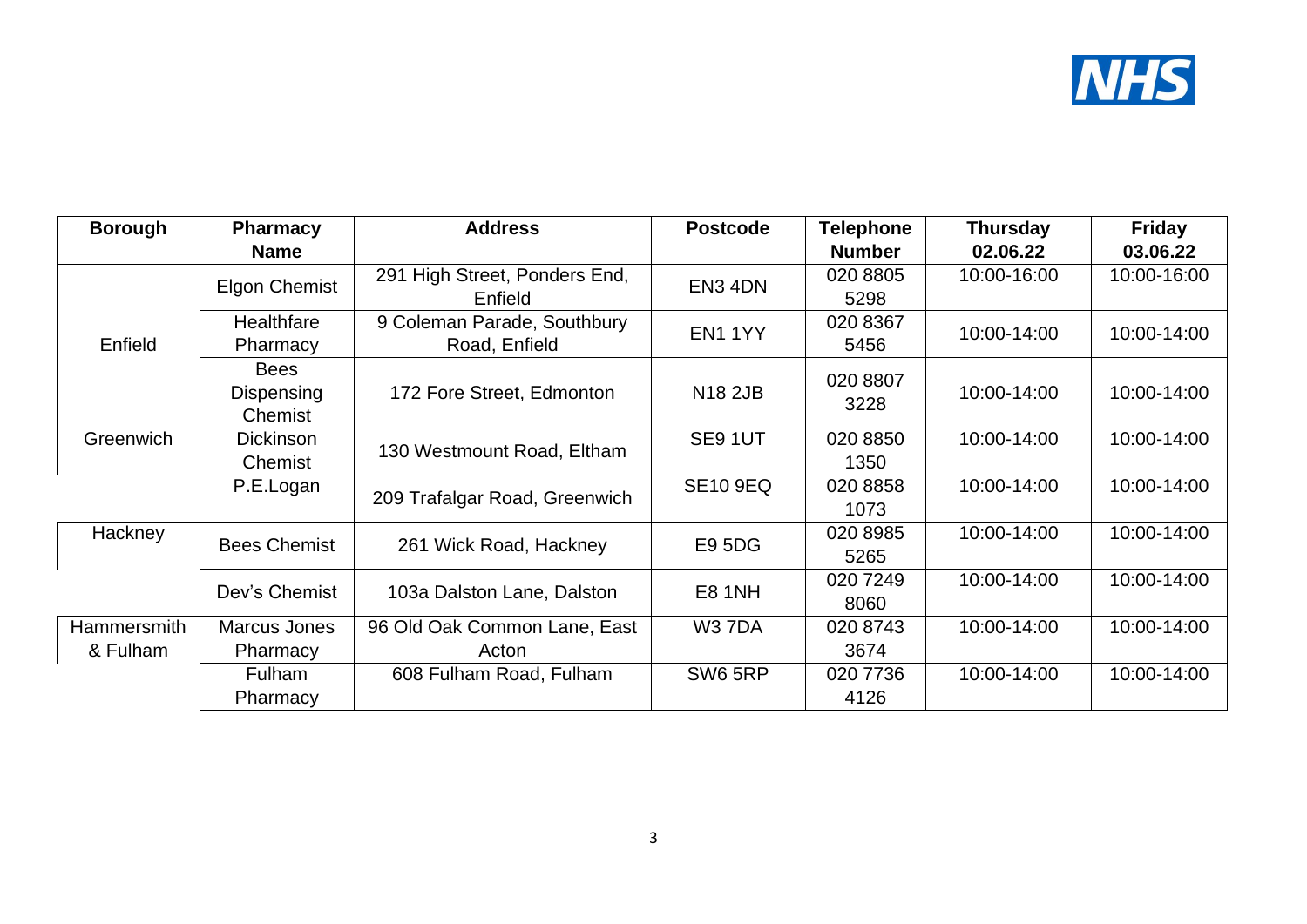

| <b>Borough</b> | <b>Pharmacy</b>       | <b>Address</b>               | <b>Postcode</b>     | <b>Telephone</b> | <b>Thursday</b> | <b>Friday</b> |
|----------------|-----------------------|------------------------------|---------------------|------------------|-----------------|---------------|
|                | <b>Name</b>           |                              |                     | <b>Number</b>    | 02.06.22        | 03.06.22      |
|                | Somerset              | Somerset Gdns Fam Hth Ctr, 4 | <b>N17 8NW</b>      | 020 8801         | 10:00-14:00     | 10:00-14:00   |
| Haringey       | Gardens               | Creighton Road, Tottenham    |                     | 3539             |                 |               |
|                | Pharmacy              |                              |                     |                  |                 |               |
|                | Fairview              | 293-295 Burnt Oak Broadway,  | HA8 5ED             | 020 8951         | 12:00-16:00     | 12:00-16:00   |
|                | Pharmacy              | Edgware                      |                     | 0542             |                 |               |
| Harrow         | Gor @ Pinn            | 37 Love Lane, Pinner         | HA5 3EE             | 020 8866         | 10:00-14:00     | 10:00-14:00   |
|                | <b>Med Centre</b>     |                              |                     | 2710             |                 |               |
|                | <b>KL Pharmacy</b>    | 190 Alexandra Avenue, Kenton | HA <sub>2</sub> 9BN | 020 8422         | 10:00-14:00     | 10:00-14:00   |
|                |                       |                              |                     | 2563             |                 |               |
|                | Mim Pharmacy          | 118 North Street, Romford    | <b>RM1 1DL</b>      | 01708            | 11:00-15:00     | 11:00-15:00   |
| Havering       |                       |                              |                     | 743341           |                 |               |
|                | <b>Britcrown</b>      | 5 Balgores Lane, Gidea Park  | <b>RM2 5JR</b>      | 01708            | 10:00-14:00     | 10:00-14:00   |
|                | Pharmacy              |                              |                     | 740587           |                 |               |
| Hillingdon     | Eastcote              | 109-111 Field End Road,      | <b>HA5 1QG</b>      | 020 8866         | 10:00-14:00     | 10:00-14:00   |
|                | Pharmacy              | Eastcote                     |                     | 2572             |                 |               |
| Hounslow       | Riverside             | 1 Shrewsbury Walk, Isleworth | TW7 7DE             | 020 8560         | 10:00-16:00     | 10:00-16:00   |
|                | Pharmacy              |                              |                     | 2181             |                 |               |
|                | Wellcare              | 552 Holloway Road            | <b>N7 6JP</b>       | 020 7263         | 10:00-14:00     | 10:00-14:00   |
| Islington      | Pharmacy              |                              |                     | 3152             |                 |               |
|                | Caledonian            | 486a Caledonian Road         | <b>N7 9RP</b>       | 020 7609         | 09:00-13:00     | 09:00-13:00   |
|                | Pharmacy              |                              |                     | 0798             |                 |               |
|                | Golborne              | 106 Golborne Road            | <b>W105PS</b>       | 020 8969         | 10:00-14:00     | 10:00-14:00   |
| Kensington &   | Pharmacy              |                              |                     | 8741             |                 |               |
| Chelsea        | <b>Medicine Chest</b> | 413-415 Kings Road           | <b>SW10 0LR</b>     | 020 7351         | 10:00-14:00     | 10:00-14:00   |
|                |                       |                              |                     | 1142             |                 |               |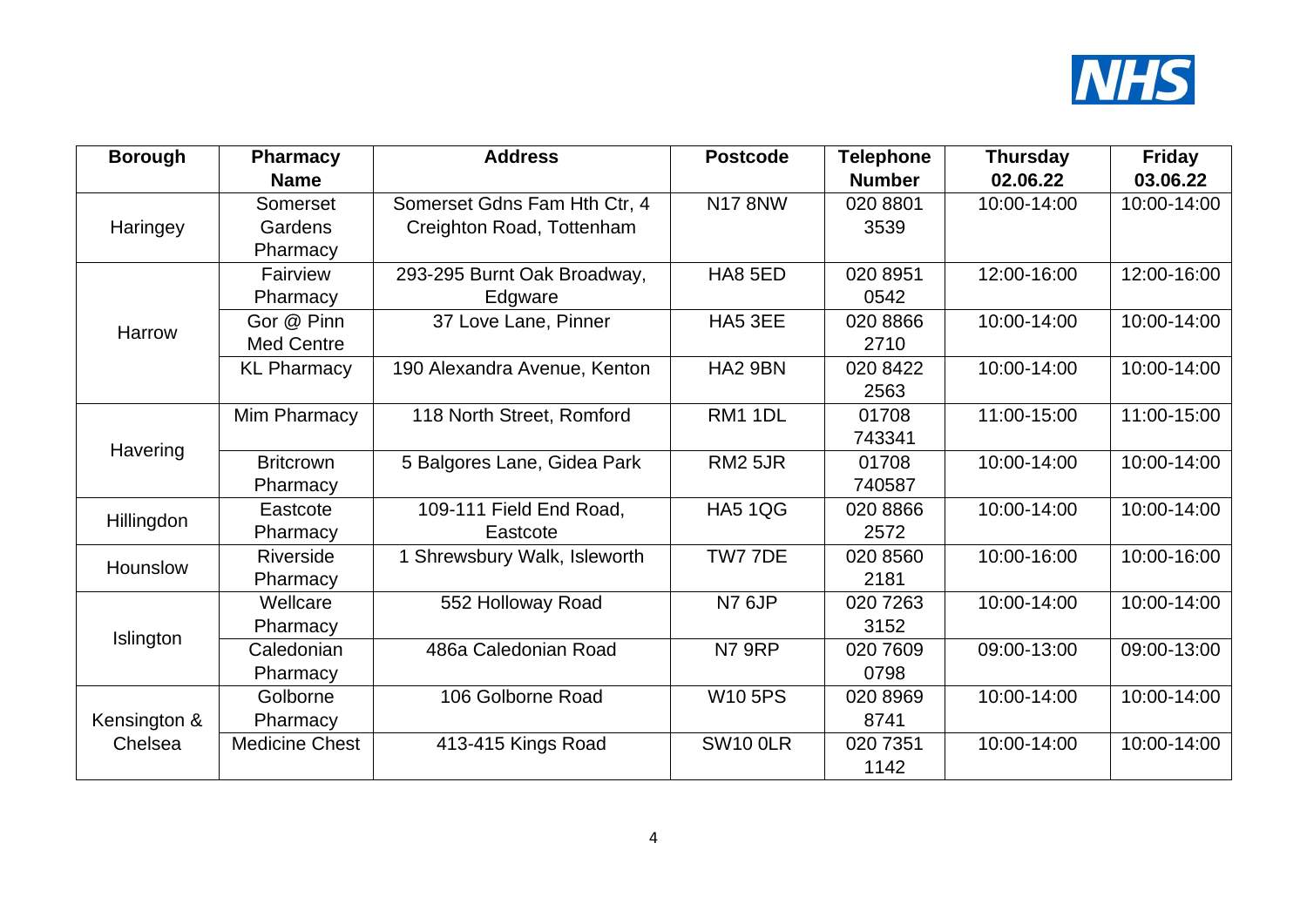

| <b>Borough</b> | <b>Pharmacy</b>     | <b>Address</b>                   | <b>Postcode</b> | <b>Telephone</b> | <b>Thursday</b> | <b>Friday</b> |
|----------------|---------------------|----------------------------------|-----------------|------------------|-----------------|---------------|
|                | <b>Name</b>         |                                  |                 | <b>Number</b>    | 02.06.22        | 03.06.22      |
|                | <b>Boots</b>        | 19 Victoria Rd, Surbiton, Surrey | KT6 4JZ         | 020 8399         | 10:00-16:00     | 10:00-16:00   |
| Kingston       |                     |                                  |                 | 2715             |                 |               |
| Lambeth        | <b>Vitelow</b>      | 26 Clapham Road, Clapham         | SW9 0JG         | 020 7735         | 12:00-16:00     | 12:00-16:00   |
|                | Pharmacy            |                                  |                 | 2730             |                 |               |
| Lewisham       | <b>Rushey Green</b> | The Primary Care Centre,         | SE6 4JH         | 020 7138         | 10:00-14:00     | 10:00-14:00   |
|                | Pharmacy            | Hawstead Road, London            |                 | 1790             |                 |               |
| Merton         | Tanna               | 14 Southlodge Avenue, Mithcam    | CR4 1LU         | 020 8764         | 10:00-14:00     | 10:00-14:00   |
|                | Pharmacy            |                                  |                 | 6107             |                 |               |
|                | <b>Britannia</b>    | 10 Prince Regent Lane, Plaistow  | E138QG          | 020 8471         | 11:00-15:00     | 11:00-15:00   |
| Newham         | Pharmacy            |                                  |                 | 3147             |                 |               |
|                | Salus Pharmacy      | 42 Liberty Bridge Road, Olympic  | E20 1AS         | 020 8555         | 08:00-14:00     | 08:00-14:00   |
|                |                     | Park, Stratford                  |                 | 3767             |                 |               |
|                | Eden Pharmacy       | 79-85 Goodmayes Road,            | IG3 9UB         | 020 8597         | 11:00-15:00     | 11:00-15:00   |
|                |                     | Goodmayes                        |                 | 3477             |                 |               |
| Redbridge      | <b>Britannia</b>    | Loxford Polyclinic, 417 Ilford   | IG1 2SN         | 020 8478         | 11:00-15:00     | 11:00-15:00   |
|                | Pharmacy            | Lane, Ilford                     |                 | 4347             |                 |               |
| Richmond       | K C Pharmacy        | 23 Broad Street, Teddington      | <b>TW11 8QZ</b> | 020 8977         | 10:00-18:00     | 10:00-18:00   |
|                |                     |                                  |                 | 1351             |                 |               |
| Southwark      | Jamaica Road        | 182 Jamaica Road, North          | <b>SE16 4RT</b> | 020 7237         | 10:00-14:00     | 10:00-14:00   |
|                | Pharmacy            | Southwark                        |                 | 3483             |                 |               |
|                |                     |                                  |                 | 020 8299         |                 |               |
|                | Vale Pharmacy       | 104 Grove Vale, East Dulwich     | <b>SE22 8DR</b> | 1103             | 10:00-14:00     | 10:00-14:00   |
|                | <b>Boots</b>        | Unit 8-11 Hays Galleria, Counter | SE1 9HD         | 020 7407         | 11:00-17:00     | 11:00-17:00   |
|                |                     | <b>Street</b>                    |                 | 4276             |                 |               |